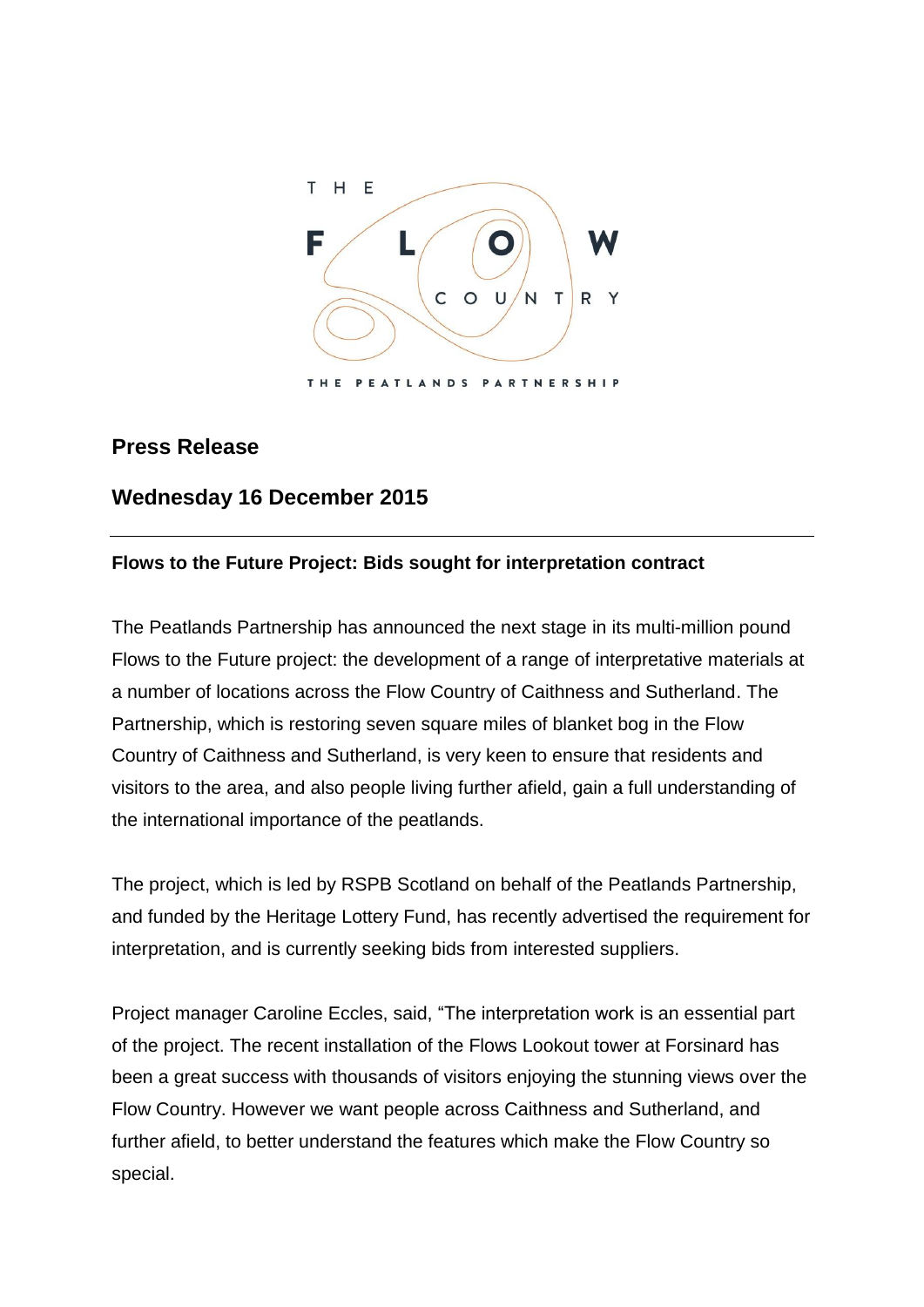"The Flow Country is the largest expanse of blanket bog in Europe and is home to a rich variety of wildlife. It is also incredibly important for carbon storage. These are facts which we really want people to know."

Among the interpretation requirements are the development of a touring exhibition which will visit venues across the United Kingdom, the creation of new interactive materials at the RSPB visitor centre at Forsinard, and a range of interpretative panels at key sites across Caithness and Sutherland.

Ms Eccles said, "The project is really achieving momentum now and we have been delighted at the way our community events have been received across the region. The interpretation and the new state-of-the-art field centre, due for completion at Forsinard during 2016, are the next significant milestones for the project to reach."

*The Flows to the Future project gratefully acknowledges funding support from the Heritage Lottery Fund* 



**PHOTOGRAPH:**

**The Flows Lookout**

**NOTES TO EDITORS**